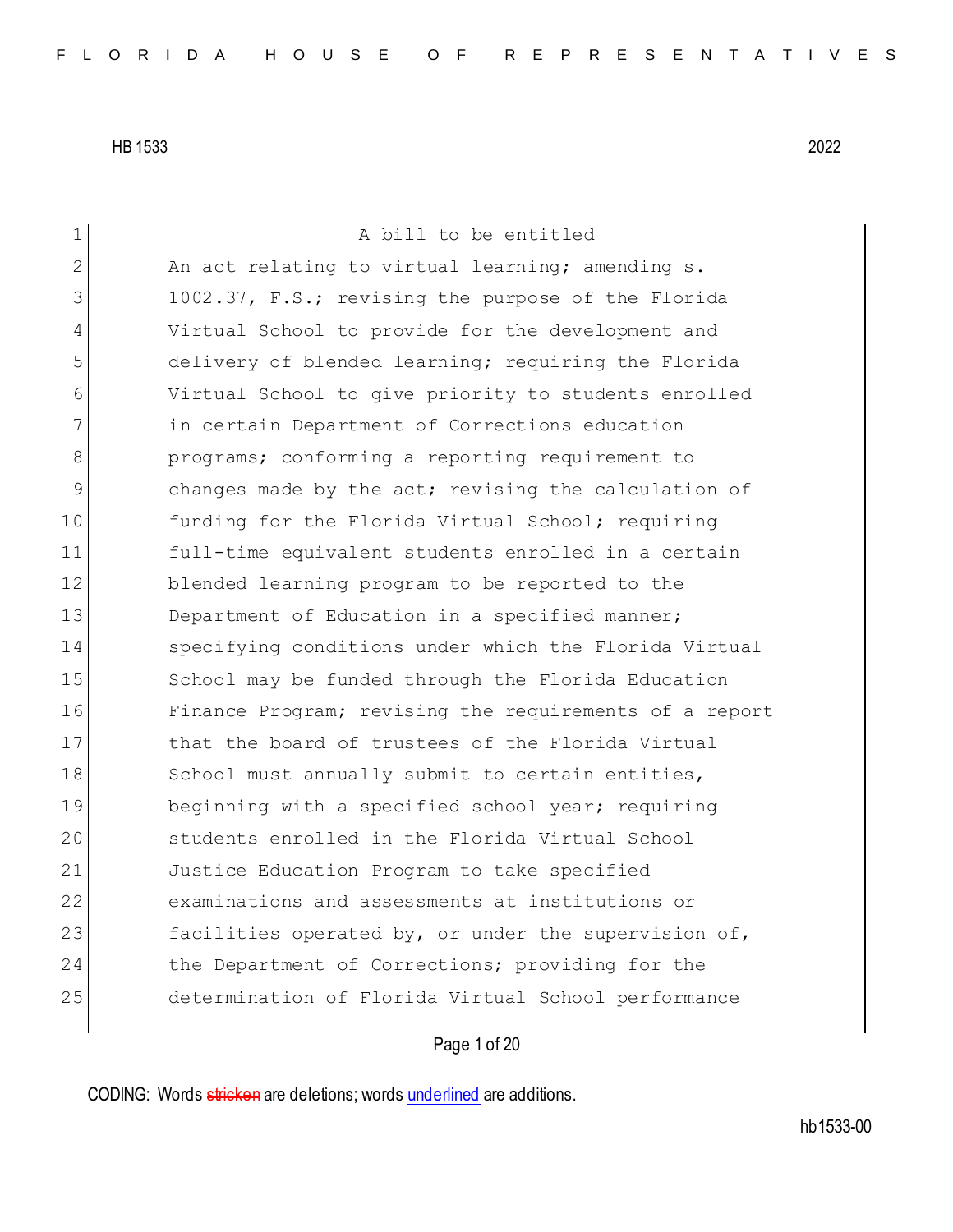26 related to the Justice Education Program; creating s. 27 1002.371, F.S.; requiring the Florida Virtual School 28 to establish the Florida Virtual School Justice 29 Education Program, beginning with a specified school year; providing the purpose of the program; specifying criteria for course delivery; requiring the Florida Virtual School to report program students separately from other students for funding purposes; providing for funding of students enrolled in the program; authorizing students who turn 22 years of age while enrolled in the program to remain enrolled under certain circumstances; prohibiting funding for such a 38 student from being reported through the Florida Education Finance Program; requiring the Department of Education, with assistance from specified entities, to select a common student assessment instrument and protocol for measuring student learning gains and progression; requiring specified entities to jointly review such assessment instrument and protocol and 45 implement changes as necessary; authorizing students 46 to appeal removal from the Florida Virtual School 47 Justice Education Program, subject to a final 48 determination on the appeal by the Commissioner of Education; requiring the Florida Virtual School to negotiate by a specified date and annually thereafter

### Page 2 of 20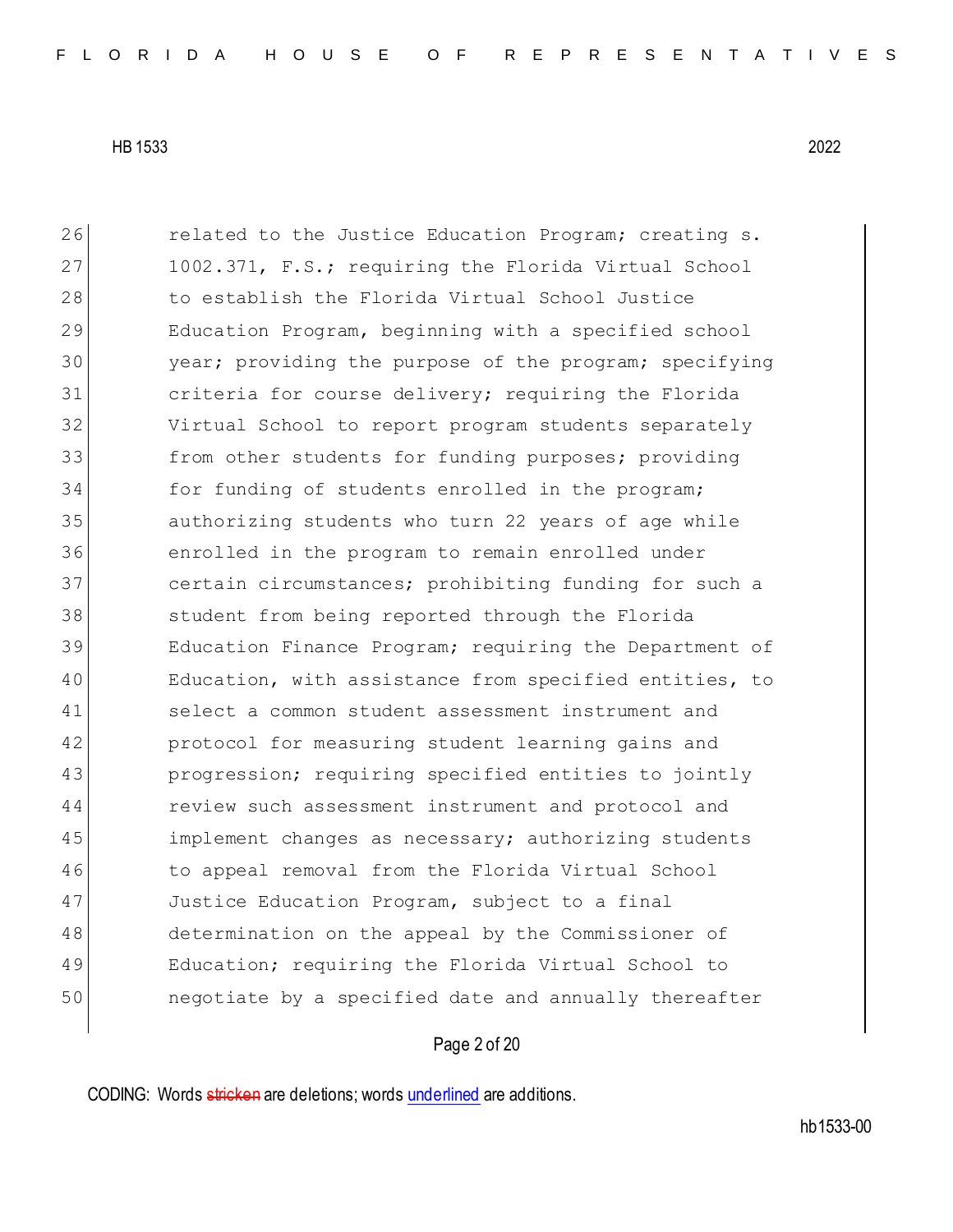| 51 | a cooperative agreement with the Department of                          |
|----|-------------------------------------------------------------------------|
| 52 | Corrections to implement the Florida Virtual School                     |
| 53 | Justice Education Program for the delivery of                           |
| 54 | educational services to students under the                              |
| 55 | jurisdiction of the Department of Corrections;                          |
| 56 | providing requirements for such agreement; providing                    |
| 57 | construction; requiring the state board and the                         |
| 58 | Department of Corrections to adopt rules; amending s.                   |
| 59 | 1011.61, F.S.; revising the definition of the term                      |
| 60 | "full-time equivalent student"; amending s. 1011.62,                    |
| 61 | F.S.; conforming a provision to changes made by the                     |
| 62 | act; providing an effective date.                                       |
| 63 |                                                                         |
| 64 | Be It Enacted by the Legislature of the State of Florida:               |
| 65 |                                                                         |
| 66 | Section 1. Present paragraphs (c) through (g) of                        |
| 67 | subsection (3) of section 1002.37, Florida Statutes, are                |
| 68 | redesignated as paragraphs (d) through (h), respectively, a new         |
| 69 | paragraph (c) and paragraph (i) are added to that subsection,           |
| 70 | paragraph (e) is added to subsection (10) of that section, and          |
| 71 | paragraphs (a) and (b) of subsection $(1)$ , paragraphs $(c)$ and $(j)$ |
| 72 | of subsection (2), paragraph (a) of subsection (3), and                 |
| 73 | subsections (7) and (11) of that section are amended, to read:          |
| 74 | 1002.37 The Florida Virtual School.-                                    |
| 75 | (1)(a) The Florida Virtual School is established for the                |
|    |                                                                         |

Page 3 of 20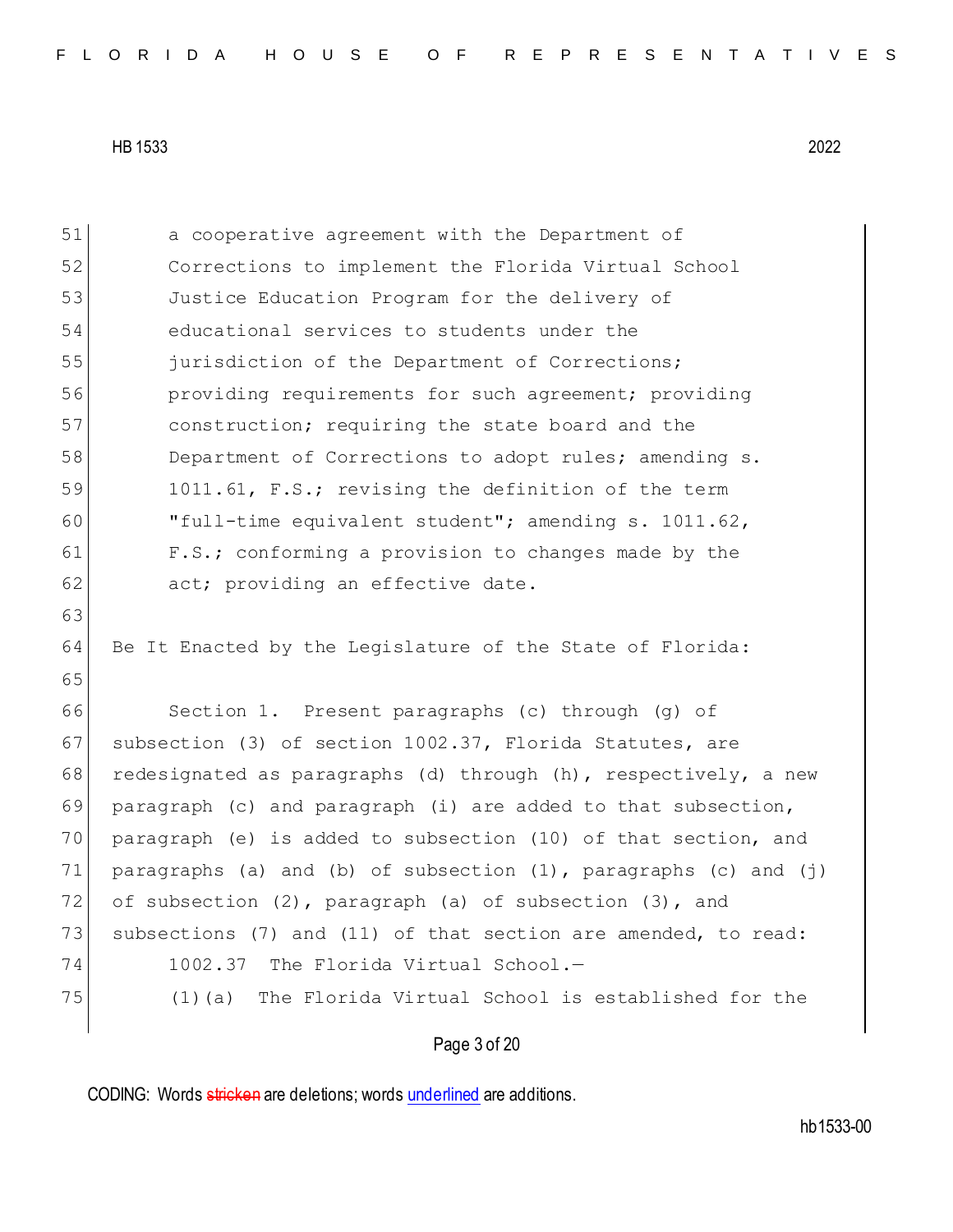76 development and delivery of online and blended distance learning 77 education. The Commissioner of Education shall monitor the 78 school's performance and report its performance to the State 79 Board of Education and the Legislature.

80 (b) The mission of the Florida Virtual School is to 81 provide students with technology-based educational opportunities 82 to gain the knowledge and skills necessary to succeed. The 83 school shall serve any student in this the state who meets the 84 profile for success in this educational delivery context and 85 shall give priority to:

86 1. Students who need expanded access to courses in order 87 to meet their educational goals, such as home education students 88 and students in inner-city and rural high schools who do not 89 have access to higher-level courses.

90 2. Students seeking accelerated access in order to obtain 91 a high school diploma at least one semester early.

92 3. Students who are children of an active duty member of 93 the United States Armed Forces who is not stationed in this 94 state whose home of record or state of legal residence is 95 Florida.

96 4. Students enrolled in the Florida Virtual School Justice 97 Education Program pursuant to s. 1002.371.

98

99 The board of trustees of the Florida Virtual School shall 100 identify appropriate performance measures and standards based on

# Page 4 of 20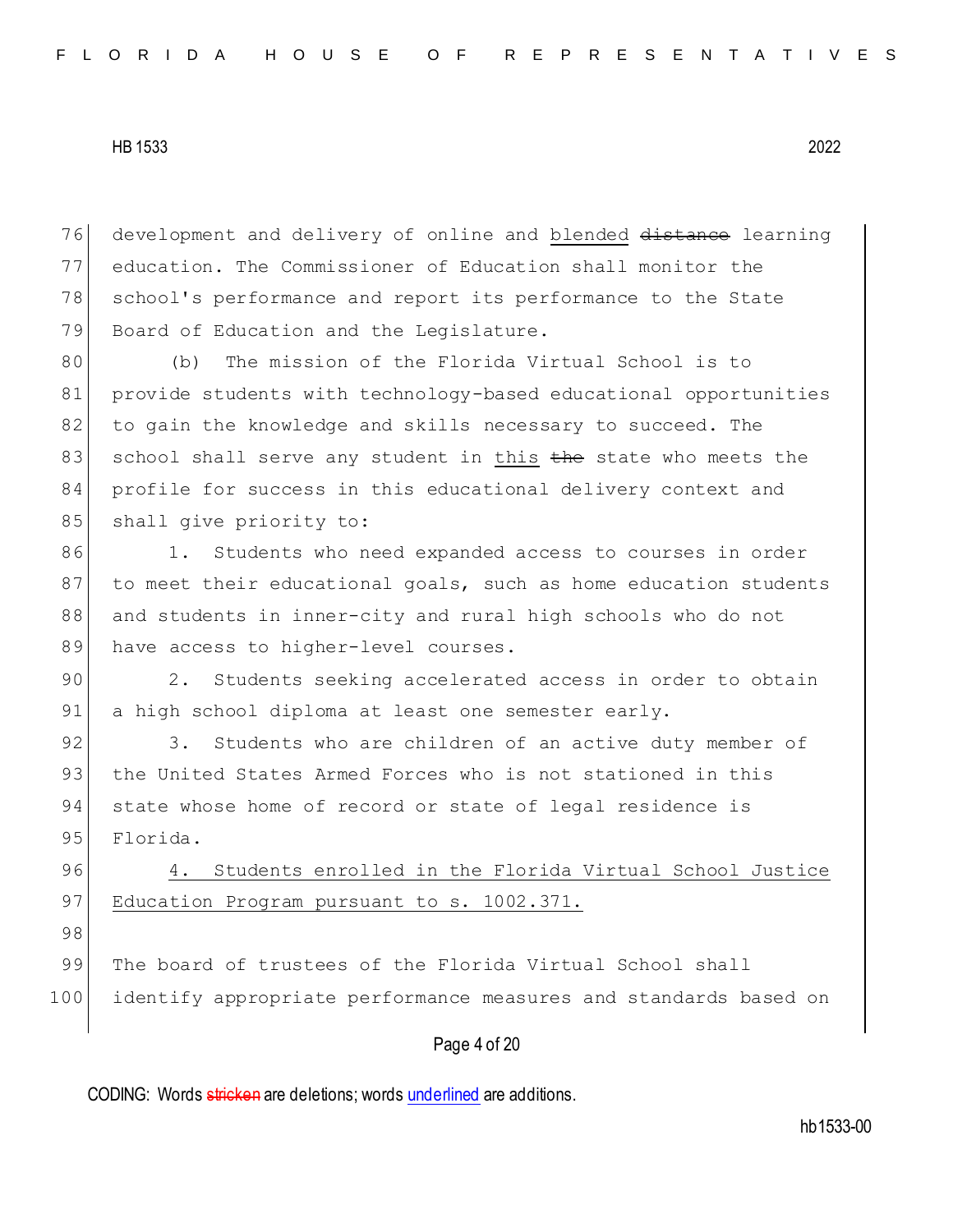101 student achievement that reflect the school's statutory mission 102 and priorities, and shall implement an accountability system for 103 the school that includes assessment of its effectiveness and 104 efficiency in providing quality services that encourage high 105 student achievement, seamless articulation, and maximum access.

 (2) The Florida Virtual School shall be governed by a board of trustees comprised of seven members appointed by the 108 Governor to 4-year staggered terms. The board of trustees shall 109 be a public agency entitled to sovereign immunity pursuant to s. 768.28, and board members shall be public officers who shall bear fiduciary responsibility for the Florida Virtual School. The board of trustees shall have the following powers and 113 duties:

114 (c) The board of trustees shall aggressively seek avenues 115 to generate revenue to support its future endeavors, and shall 116 enter into agreements with blended distance learning providers. 117 The board of trustees may acquire, enjoy, use, and dispose of 118 | patents, copyrights, and trademarks and any licenses and other 119 rights or interests thereunder or therein. Ownership of all such 120 patents, copyrights, trademarks, licenses, and rights or 121 interests thereunder or therein shall vest in the state, with 122 the board of trustees having full right of use and full right to 123 retain the revenues derived therefrom. Any funds realized from 124 patents, copyrights, trademarks, or licenses are shall be 125 considered internal funds as provided in s. 1011.07. Such funds

### Page 5 of 20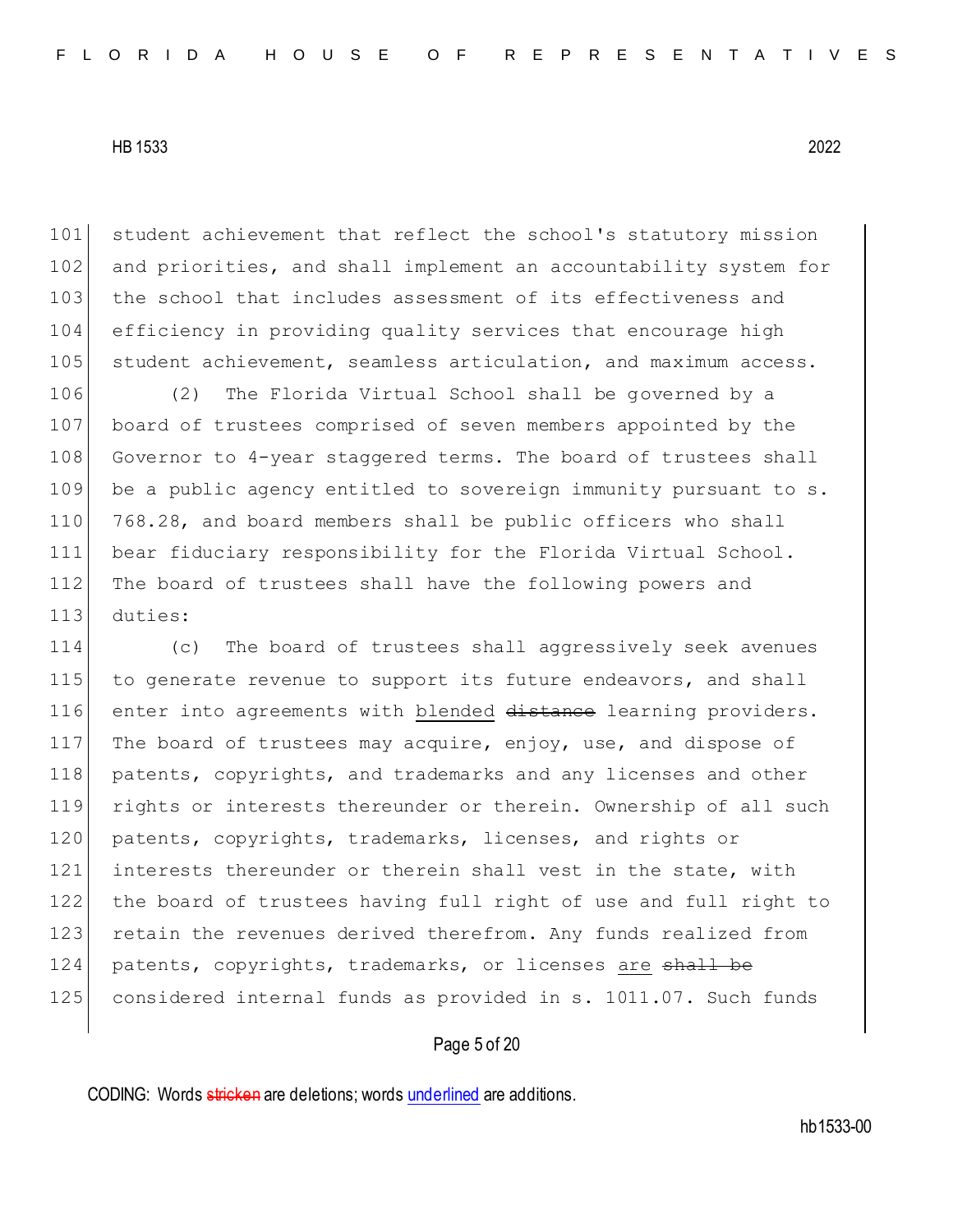138

126 shall be used to support the school's marketing and research and 127 development activities in order to improve courseware and 128 services to its students.

 (j) The board of trustees shall submit to the State Board of Education both forecasted and actual enrollments and credit completions for the Florida Virtual School, according to 132 procedures established by the State Board of Education. At a minimum, such procedures must include the number of public, private, and home education students served, by program and by 135 county of residence, and the number of students enrolled in the Florida Virtual School Justice Education Program pursuant to s. 1002.371.

139 The Governor shall designate the initial chair of the board of 140 trustees to serve a term of 4 years. Members of the board of 141 trustees shall serve without compensation, but may be reimbursed 142 for per diem and travel expenses pursuant to s. 112.061. The 143 board of trustees shall be a body corporate with all the powers 144 of a body corporate and such authority as is needed for the 145 proper operation and improvement of the Florida Virtual School. 146 The board of trustees is specifically authorized to adopt rules, 147 policies, and procedures, consistent with law and rules of the 148 State Board of Education related to governance, personnel, 149 budget and finance, administration, programs, curriculum and 150 instruction, travel and purchasing, technology, students,

#### Page 6 of 20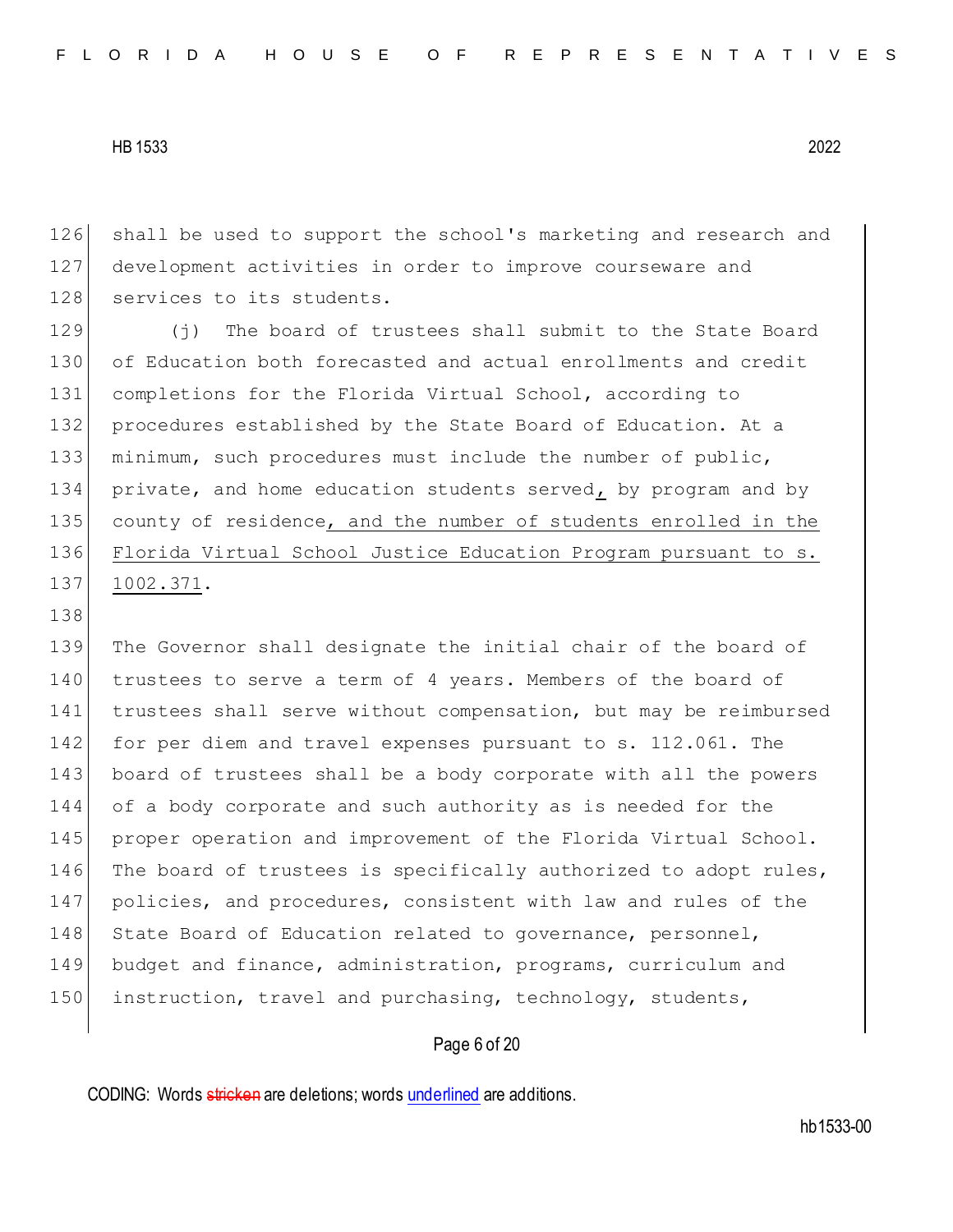| 151 | contracts and grants, and property as necessary for optimal,            |
|-----|-------------------------------------------------------------------------|
| 152 | efficient operation of the Florida Virtual School. Tangible             |
| 153 | personal property owned by the board of trustees shall be               |
| 154 | subject to the provisions of chapter 273.                               |
| 155 | Funding for the Florida Virtual School shall be<br>(3)                  |
| 156 | provided as follows:                                                    |
| 157 | (a) 1. The calculation of a "full-time equivalent student"              |
| 158 | enrolled in an online learning program must shall be as                 |
| 159 | prescribed in s. $1011.61(1)$ (c) $1.b.$ (V) and is subject to s.       |
| 160 | $1011.61(4)$ .                                                          |
| 161 | The calculation of a "full-time equivalent student"<br>2.               |
| 162 | enrolled in a blended learning program offered pursuant to s.           |
| 163 | $1002.371$ must be as prescribed in s. $1011.61(1)$ (c) 1.b. (I) and is |
| 164 | subject to s. 1011.61(4).                                               |
| 165 | 3. For a student in a home education program, funding                   |
| 166 | shall be provided in accordance with this subsection upon course        |
| 167 | completion if the parent verifies, upon enrollment for each             |
| 168 | course, that the student is registered with the school district         |
| 169 | as a home education student pursuant to s. 1002.41(1)(a).               |
| 170 | A full-time equivalent student enrolled in a blended<br>(C)             |
| 171 | learning program offered pursuant to s. 1002.371, including a           |
| 172 | student enrolled during the summer, must be reported to the             |
| 173 | Department of Education in the manner the department prescribes         |
| 174 | and must be funded through the Florida Education Finance                |
| 175 | Program.                                                                |
|     |                                                                         |
|     | Page 7 of 20                                                            |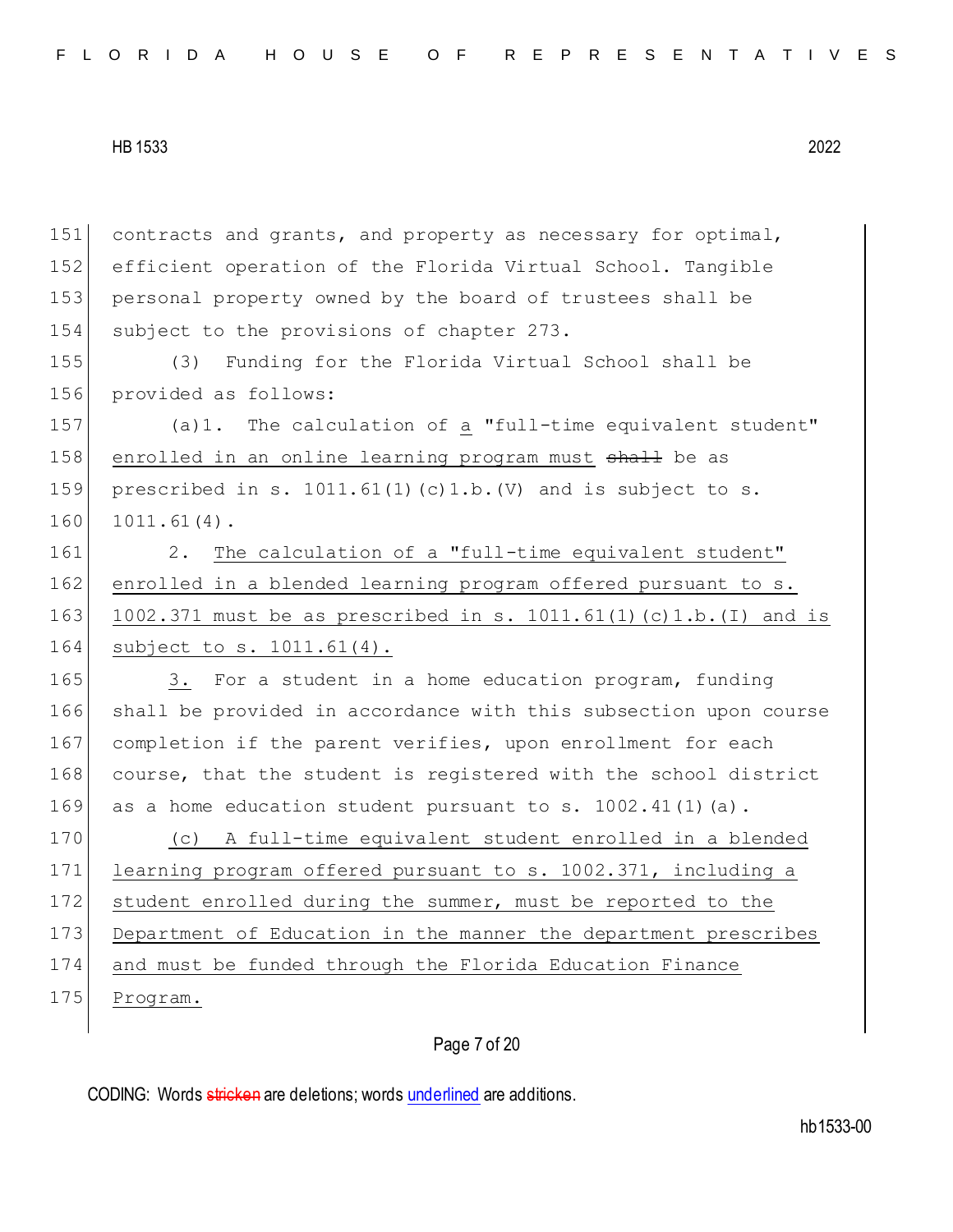176 (i) The Florida Virtual School may be funded for blended 177 learning through the Florida Education Finance Program only for 178 full-time students enrolled in the Florida Virtual School 179 Justice Education Program pursuant to s. 1002.371. However, such 180 students may enroll in online courses and be funded as provided 181 in paragraph (a). 182 (7) The board of trustees shall annually submit to the 183 Governor, the Legislature, the Commissioner of Education, and 184 the State Board of Education the audit report prepared pursuant 185 to subsection (6) and a complete and detailed report setting 186 forth: 187 (a) The operations and accomplishments of the Florida 188 Virtual School within this the state and those occurring outside 189 this the state as Florida Virtual School Global and, beginning 190 with the 2022-2023 school year, the Florida Virtual School 191 Justice Education Program established under s. 1002.371. 192 (b) The marketing and operational plan for the Florida 193 Virtual School, and Florida Virtual School Global, and, 194 beginning with the 2022-2023 school year, the Florida Virtual 195 School Justice Education Program established under s. 1002.371, 196 including recommendations regarding methods for improving the 197 delivery of education through the Internet and other distance 198 learning technology. 199 (c) The assets and liabilities of the Florida Virtual 200 School and Florida Virtual School Global at the end of the

Page 8 of 20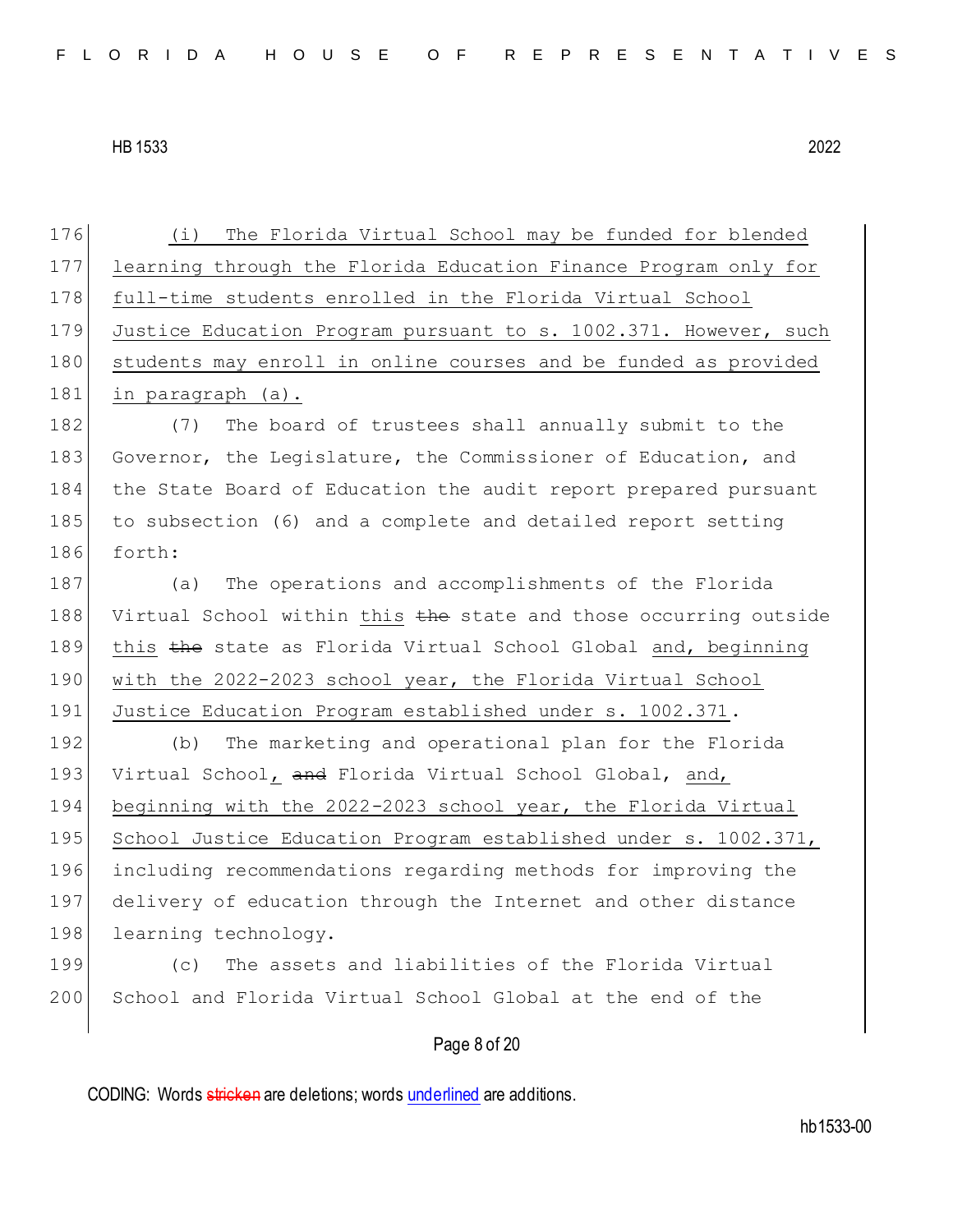| 201 | fiscal year.                                                     |
|-----|------------------------------------------------------------------|
| 202 | Recommendations regarding the unit cost of providing<br>(d)      |
| 203 | services to students through the Florida Virtual School, and     |
| 204 | Florida Virtual School Global, and, beginning with the 2022-2023 |
| 205 | school year, the Florida Virtual School Justice Education        |
| 206 | Program established under s. 1002.371. In order to most          |
| 207 | effectively develop public policy regarding any future funding   |
| 208 | of the Florida Virtual School, it is imperative that the cost of |
| 209 | the program is accurately identified. The identified cost of the |
| 210 | program must be based on reliable data.                          |
| 211 | Recommendations regarding an accountability mechanism<br>(e)     |
| 212 | to assess the effectiveness of the services provided by the      |
| 213 | Florida Virtual School, and Florida Virtual School Global, and,  |
| 214 | beginning with the 2022-2023 school year, the Florida Virtual    |
| 215 | School Justice Education Program established under s. 1002.371.  |
| 216 | (10)                                                             |
| 217 | Students enrolled in the Florida Virtual School<br>(e)           |
| 218 | Justice Education Program pursuant to s. 1002.371 must take all  |
| 219 | industry certification examinations, national assessments, and   |
| 220 | statewide, standardized assessments at the institution or        |
| 221 | facility operated by, or under the supervision of, the           |
| 222 | Department of Corrections.                                       |
| 223 | The Florida Virtual School shall receive a school<br>(11)        |
| 224 | grade pursuant to s. 1008.34 for students receiving full-time    |
| 225 | instruction pursuant to this section. School performance for the |
|     |                                                                  |

Page 9 of 20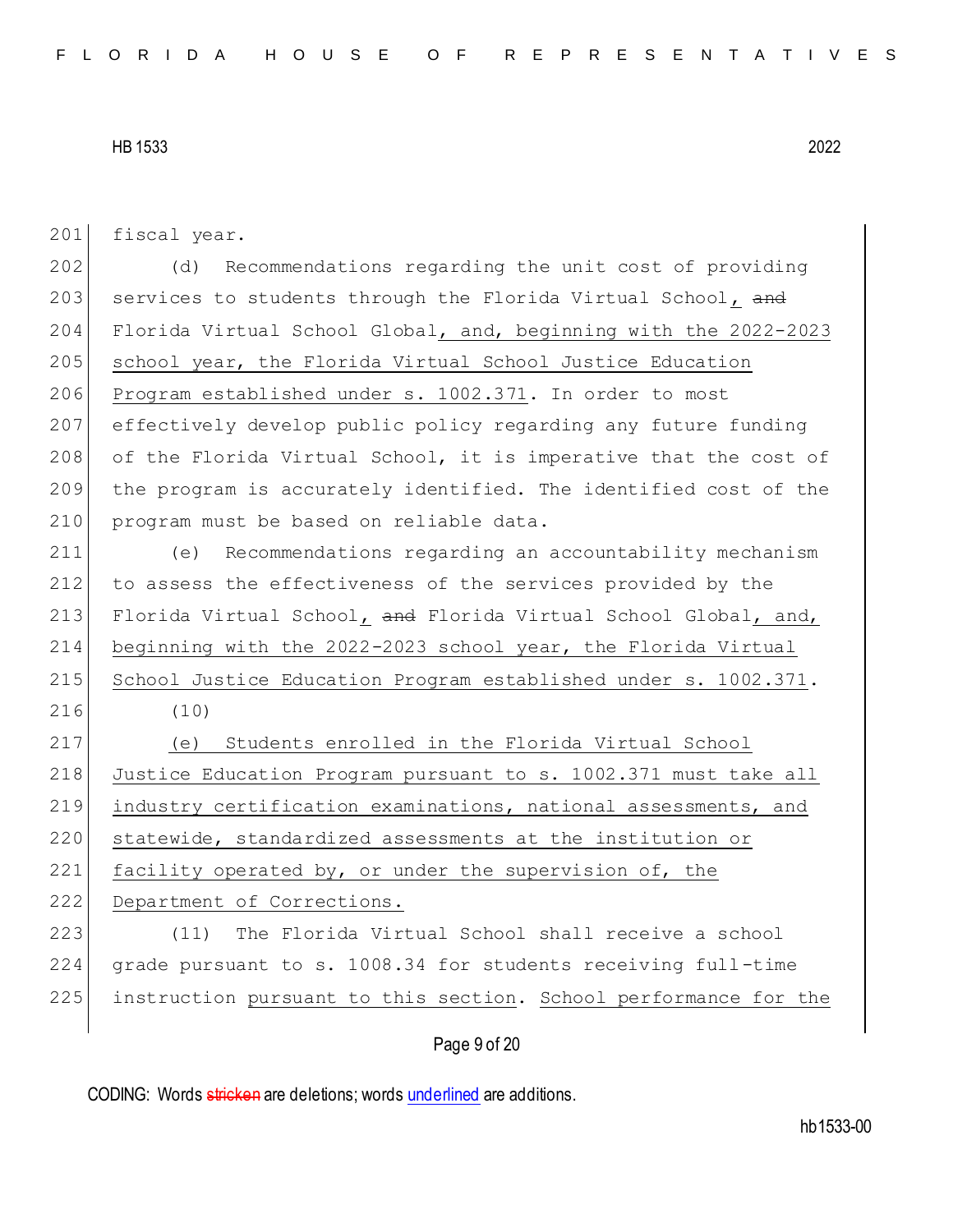226 Florida Virtual School as it relates to the Justice Education 227 Program must be assessed based on student learning gains and 228 student progression as demonstrated by the student assessment 229 instrument and protocol selected pursuant to s. 1002.371(6). 230 Section 2. Section 1002.371, Florida Statutes, is created 231 to read: 232 1002.371 Florida Virtual School Justice Education 233 Program.— 234 (1) Beginning with the 2022-2023 school year, the Florida 235 Virtual School shall establish the Florida Virtual School 236 Justice Education Program to offer inmates younger than 22 years 237 of age housed in institutions and facilities operated by, or 238 under the supervision of, the Department of Corrections the 239 opportunity to earn a standard high school diploma pursuant to 240 s. 1003.4282. Courses must be delivered in an educational 241 setting under the supervision of the Department of Corrections 242 by Florida Virtual School personnel certified pursuant to s. 243 1012.55 who provide instruction through online courses pursuant 244 to s. 1002.37 or through blended learning courses consisting of 245 both traditional classroom and online instructional techniques. 246 Students in blended learning courses must be full-time students 247 of the school as provided in s. 1011.61(1)(a)1. The funding, 248 | performance, and accountability requirements for blended 249 learning courses are the same as those for traditional classroom 250 courses.

Page 10 of 20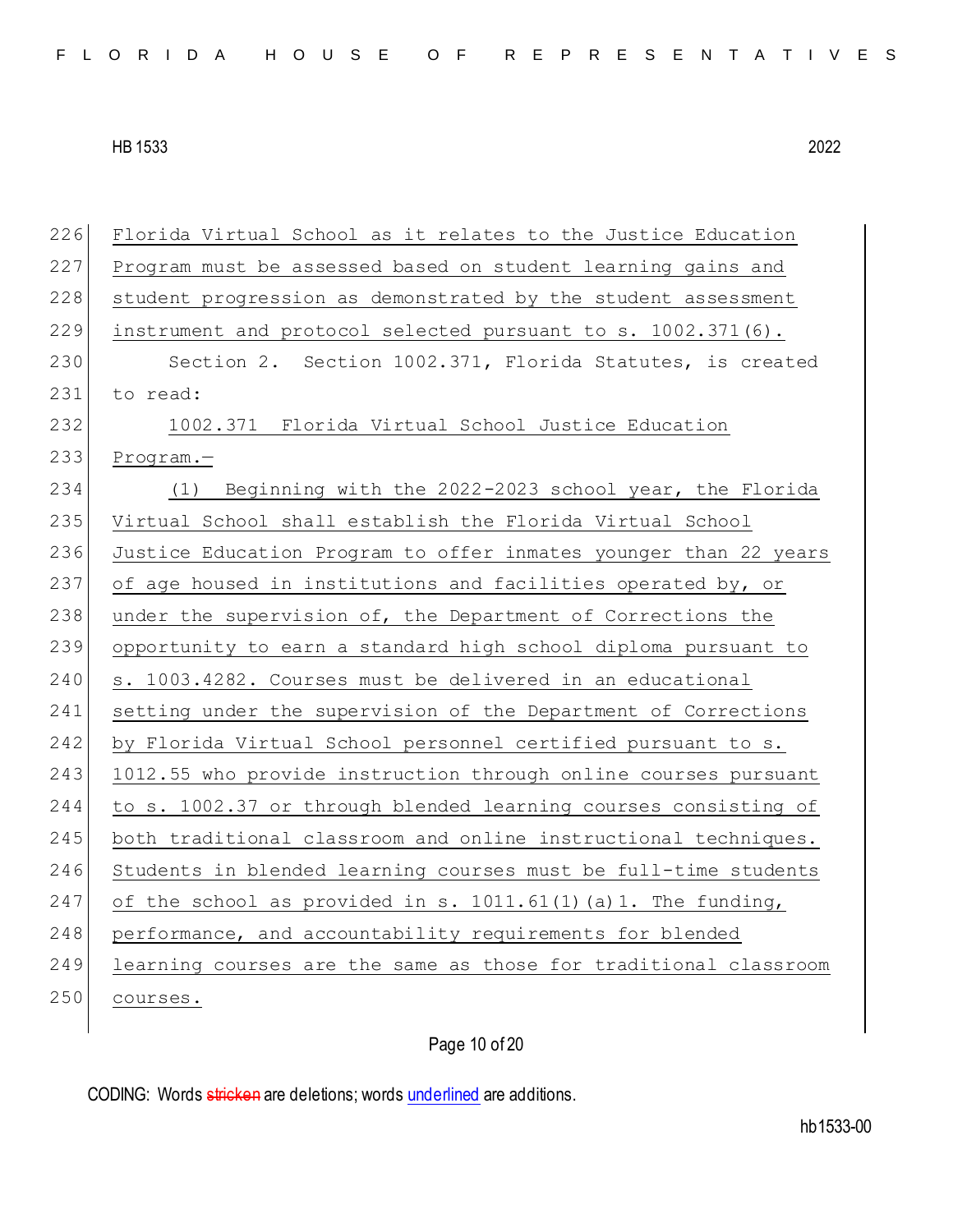| 251 | (2)<br>The Florida Virtual School shall separately report all    |
|-----|------------------------------------------------------------------|
| 252 | students enrolled in the program for purposes of the Florida     |
| 253 | Education Finance Program.                                       |
| 254 | The Florida Virtual School shall receive state funds<br>(3)      |
| 255 | for operating purposes as provided in the General Appropriations |
| 256 | Act for students enrolled in the program. The calculation to     |
| 257 | determine the amount of state funds shall be as prescribed in s. |
| 258 | $1002.37(3)(q)$ .                                                |
| 259 | The program must include and receive funding for a<br>(4)        |
| 260 | summer school period that must begin on the day immediately      |
| 261 | following the end of the regular school year and end on the day  |
| 262 | immediately preceding the subsequent regular school year.        |
| 263 | Students may not be funded for more than 25 hours per week of    |
|     |                                                                  |
| 264 | instruction.                                                     |
| 265 | (5) A student who turns 22 years of age while enrolled in        |
| 266 | the program may remain enrolled if his or her continued          |
| 267 | enrollment is approved by the Florida Virtual School and the     |
| 268 | Department of Corrections; however, funding for such a student   |
| 269 | may not be reported through the Florida Education Finance        |
| 270 | Program.                                                         |
| 271 | The Department of Education, with the assistance of<br>(6)       |
| 272 | the Florida Virtual School and the Department of Corrections,    |
| 273 | shall select a common student assessment instrument and protocol |
| 274 | for measuring student learning gains and student progression for |
| 275 | students receiving full-time instruction pursuant to this        |

Page 11 of 20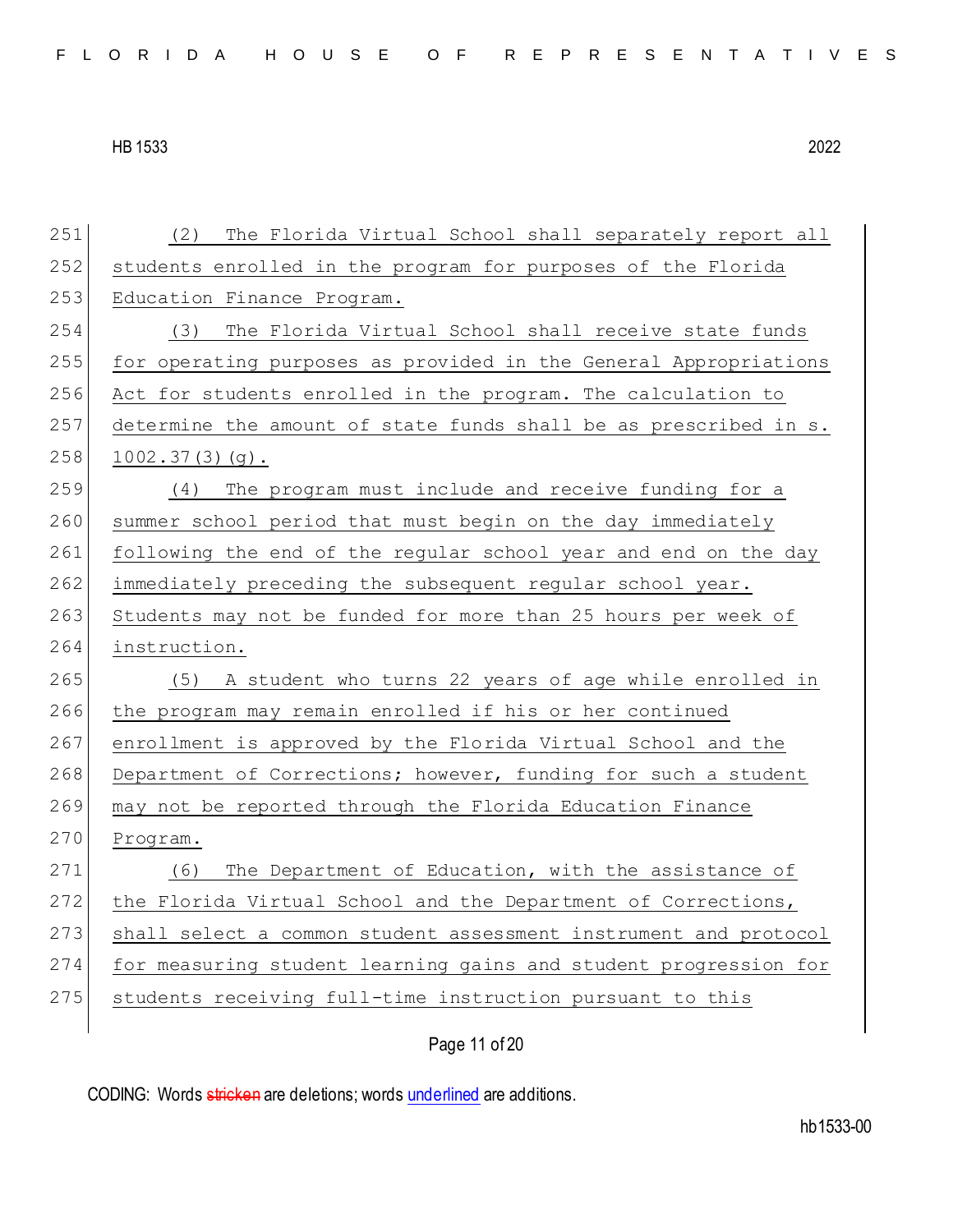276 section. The Department of Education, the Florida Virtual 277 School, and the Department of Corrections, jointly, shall review 278 the effectiveness of such assessment instrument and protocol and 279 implement changes as necessary. 280 (7) A student who is removed from the program may appeal 281 to the Department of Education to seek reinstatement, subject to 282 a final determination on the appeal by the Commissioner of 283 Education. 284 (8) By July 1, 2023, and annually thereafter, the Florida 285 Virtual School shall negotiate a cooperative agreement with the 286 Department of Corrections for the delivery of educational 287 services to students under the jurisdiction of the Department of 288 Corrections to implement the program. Such agreement must 289 provide for, but is not limited to: 290 (a) Roles and responsibilities of the Florida Virtual 291 School and the Department of Corrections, including the roles 292 and responsibilities of contract providers. 293 (b) Resolution of administrative issues, including 294 procedures for sharing information. 295 (c) Allocation of resources, including the maximization of 296 state and federal funding. 297 (d) Procedures for educational evaluation for exceptional 298 education students and those with special needs. 299 (e) Procedures for individualized progress monitoring 300 plans developed for all students not classified upon entry to

Page 12 of 20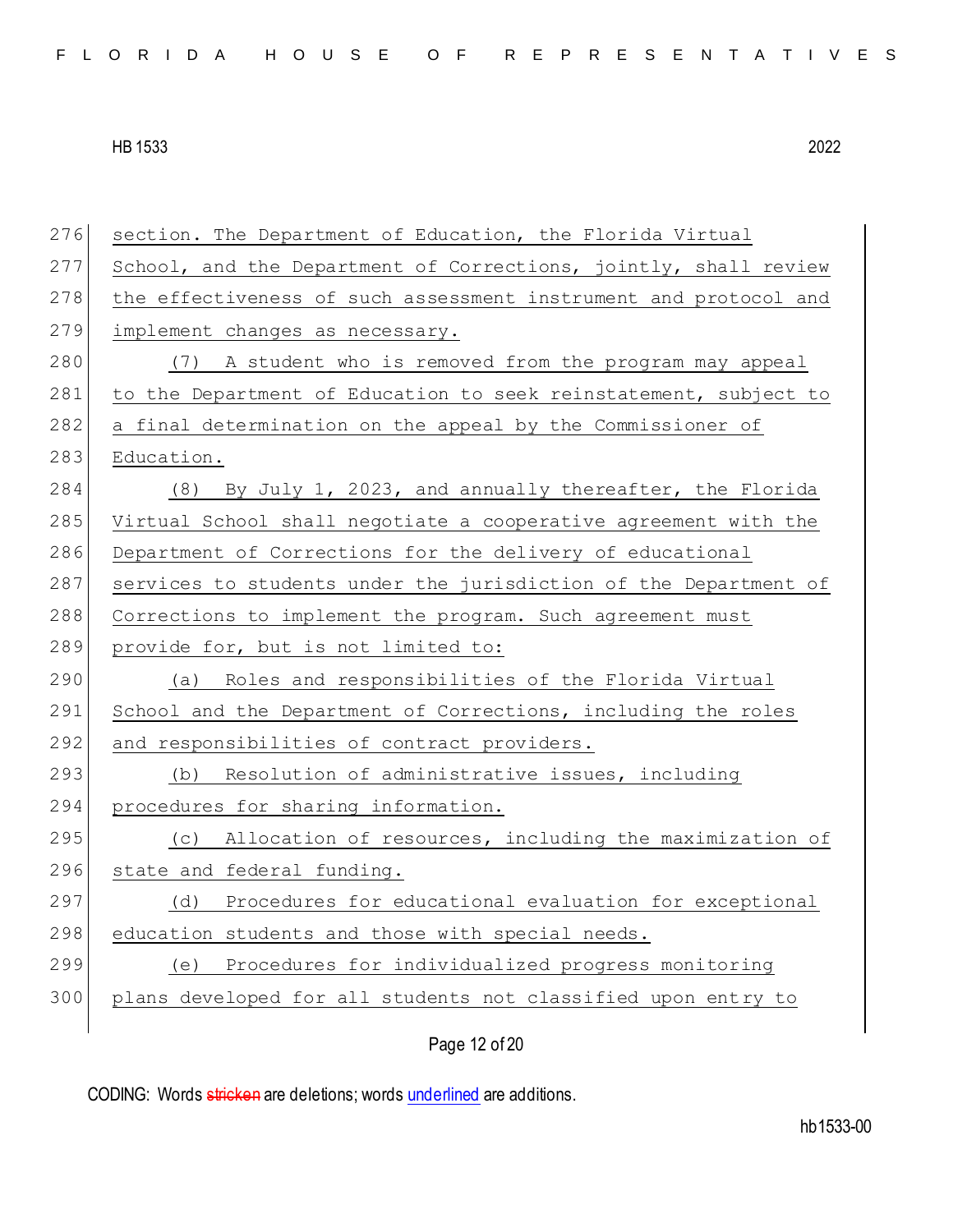| 301 | the program as exceptional education students. These plans must  |
|-----|------------------------------------------------------------------|
| 302 | address academic, literacy, career, and technical skills and     |
| 303 | must include provisions for intensive remedial instruction in    |
| 304 | areas of weakness.                                               |
| 305 | Curriculum and delivery of instruction, including<br>(f)         |
| 306 | resources required for delivery of instruction through           |
| 307 | technological means.                                             |
| 308 | (g) Procedures for assessments, including, but not limited       |
| 309 | to, industry certification examinations, national assessments,   |
| 310 | and statewide, standardized assessments administered pursuant to |
| 311 | s. 1008.22 at an institution or facility operated by the         |
| 312 | Department of Corrections.                                       |
| 313 | Classroom management procedures and attendance<br>(h)            |
| 314 | policies.                                                        |
| 315 | (i) Procedures for provision of qualified personnel,             |
| 316 | whether supplied by the Florida Virtual School or the Department |
| 317 | of Corrections, and for the performance of their duties in a     |
| 318 | Department of Corrections setting.                               |
| 319 | Provisions for improving skills in teaching and<br>( ブ )         |
| 320 | working with students in the program.                            |
| 321 | Transition plans for students moving into and out of<br>(k)      |
| 322 | the program, including graduates transitioning to postsecondary  |
| 323 | education or into the workforce.                                 |
| 324 | Procedures and timelines for the timely documentation<br>(1)     |
| 325 | of credits earned and the transfer of student records.           |
|     |                                                                  |

Page 13 of 20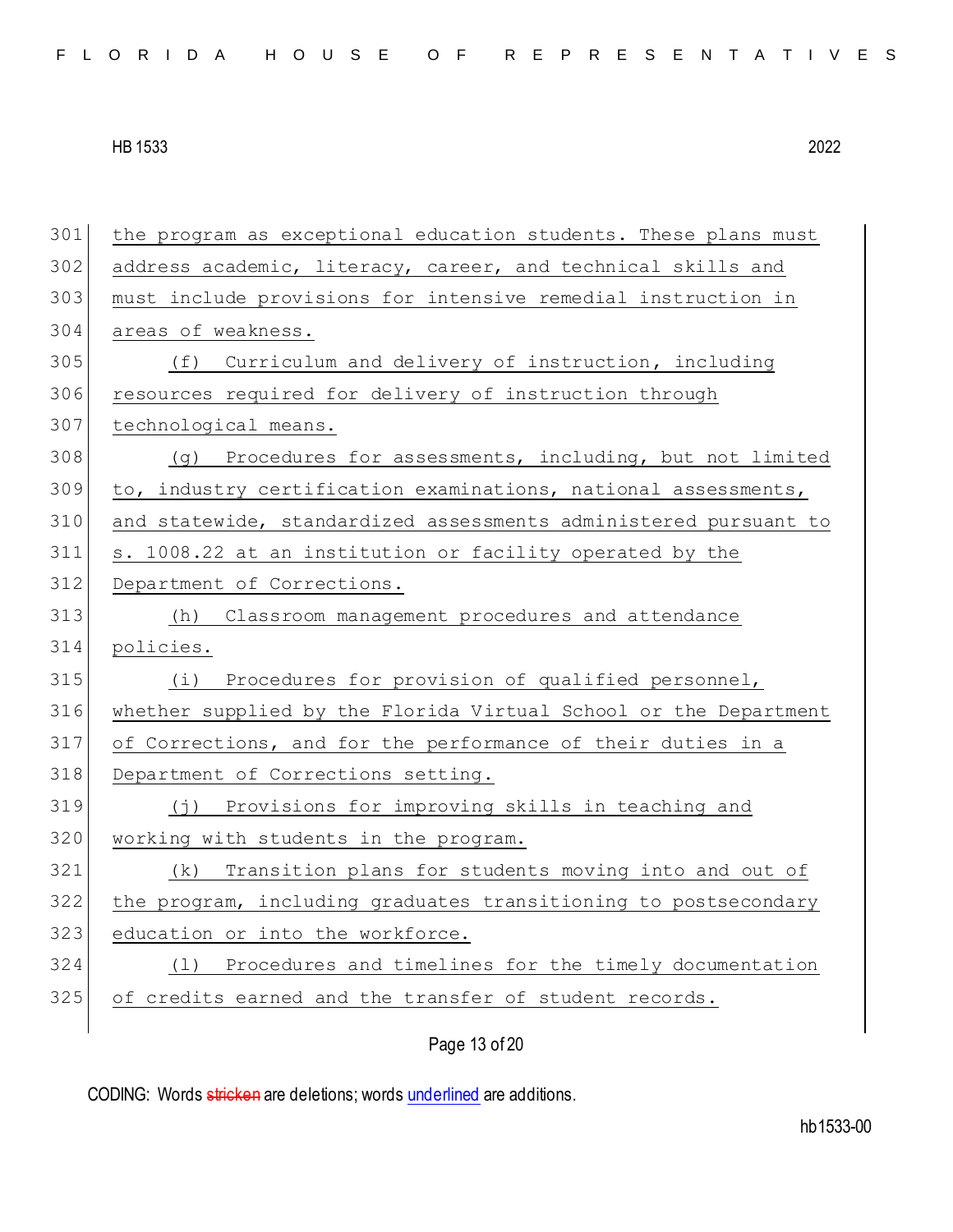| 326 | Methods and procedures for dispute resolution.<br>(m)            |
|-----|------------------------------------------------------------------|
| 327 | Provisions for ensuring the safety of education<br>(n)           |
| 328 | personnel and support for the agreed-upon education program.     |
| 329 | This section and the cooperative agreement required<br>(9)       |
| 330 | under subsection (8) do not require the Florida Virtual School   |
| 331 | to provide more services than can be supported by the funds      |
| 332 | generated by students participating in the program.              |
| 333 | (10) This section does not prohibit a student from               |
| 334 | participating in the Correctional Education Program pursuant to  |
| 335 | s. 944.801.                                                      |
| 336 | The State Board of Education and the Department of<br>(11)       |
| 337 | Corrections shall adopt rules to administer this section.        |
| 338 | Section 3. Paragraph (c) of subsection (1) of section            |
| 339 | 1011.61, Florida Statutes, is amended to read:                   |
| 340 | 1011.61 Definitions.-Notwithstanding the provisions of s.        |
| 341 | 1000.21, the following terms are defined as follows for the      |
| 342 | purposes of the Florida Education Finance Program:               |
| 343 | A "full-time equivalent student" in each program of<br>(1)       |
| 344 | the district is defined in terms of full-time students and part- |
| 345 | time students as follows:                                        |
| 346 | (c)1. A "full-time equivalent student" is:                       |
| 347 | a. A full-time student in any one of the programs listed         |
| 348 | in s. 1011.62(1)(c); or                                          |
| 349 | A combination of full-time or part-time students in any<br>$b$ . |
| 350 | one of the programs listed in s. $1011.62(1)$ (c) which is the   |
|     | Page 14 of 20                                                    |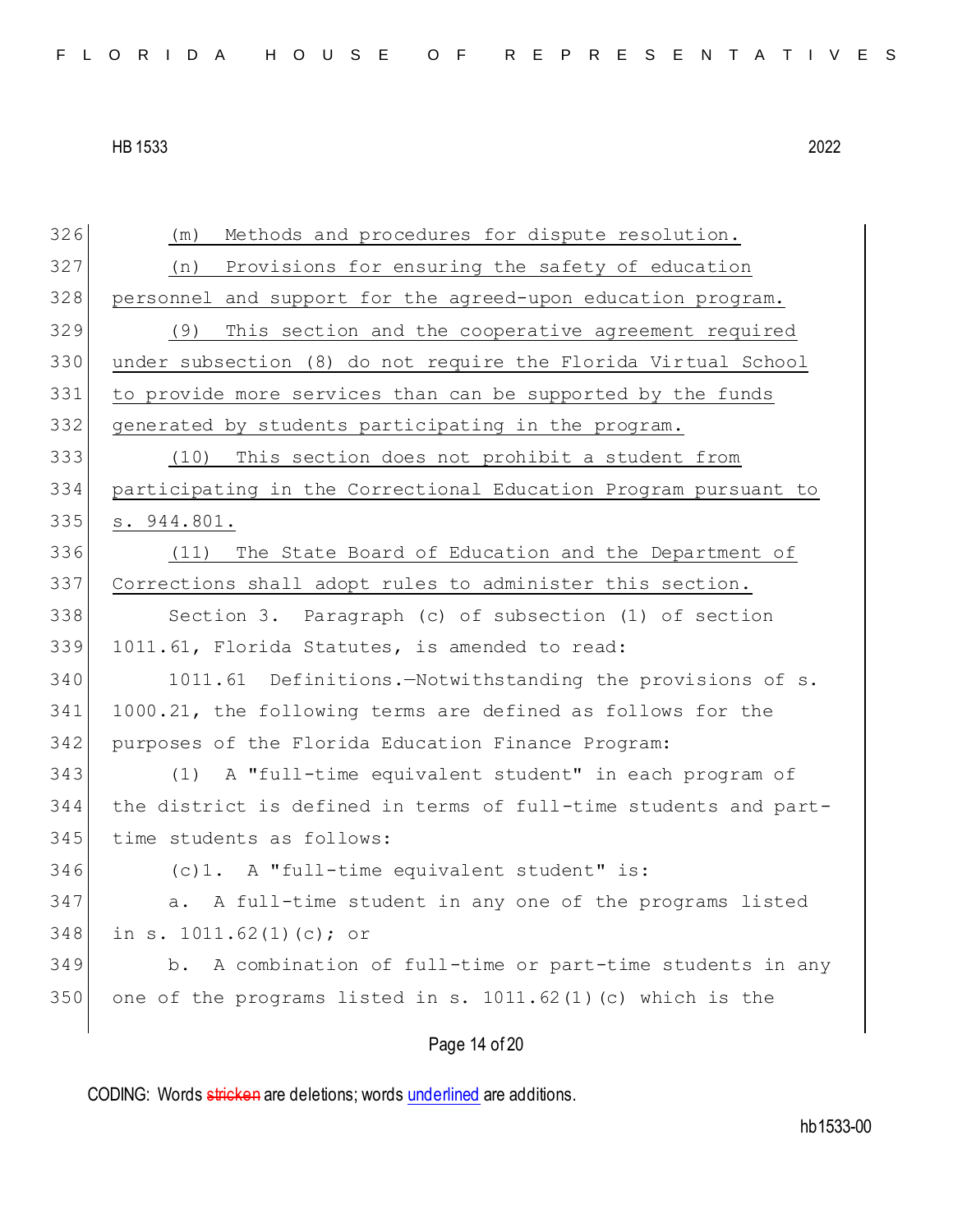equivalent of one full-time student based on the following calculations:

 (I) A full-time student in a combination of programs 354 listed in s. 1011.62(1)(c) shall be a fraction of a full-time equivalent membership in each special program equal to the number of net hours per school year for which he or she is a member, divided by the appropriate number of hours set forth in subparagraph (a)1. The difference between that fraction or sum of fractions and the maximum value as set forth in subsection (4) for each full-time student is presumed to be the balance of the student's time not spent in a special program and shall be recorded as time in the appropriate basic program.

 (II) A prekindergarten student with a disability shall meet the requirements specified for kindergarten students.

 (III) A full-time equivalent student for students in kindergarten through grade 12 in a full-time virtual instruction program under s. 1002.45 or a virtual charter school under s. 1002.33 shall consist of six full-credit completions or the prescribed level of content that counts toward promotion to the 370 next grade in programs listed in s. 1011.62(1)(c). Credit completions may be a combination of full-credit courses or half-credit courses.

 (IV) A full-time equivalent student for students in kindergarten through grade 12 in a part-time virtual instruction program under s. 1002.45 shall consist of six full-credit

### Page 15 of 20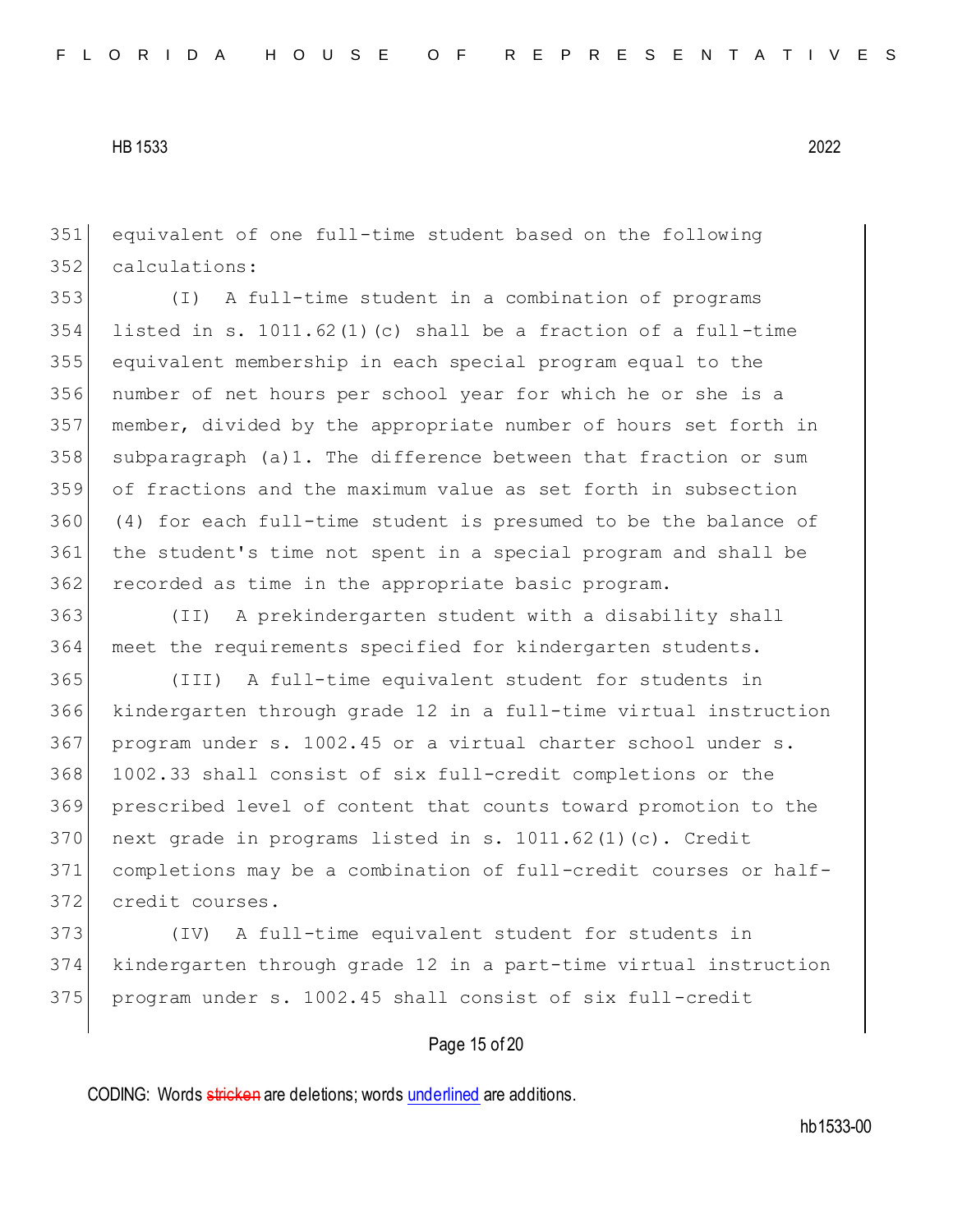376 completions in programs listed in s.  $1011.62(1)(c)1.$  and 3. Credit completions may be a combination of full-credit courses 378 or half-credit courses.

 (V) A Florida Virtual School full-time equivalent student in an online program shall consist of six full-credit completions or the prescribed level of content that counts toward promotion to the next grade in the programs listed in s. 383 1011.62(1)(c)1. and 3. for students participating in kindergarten through grade 12 part-time virtual instruction and 385 the programs listed in s.  $1011.62(1)(c)$  for students participating in kindergarten through grade 12 full-time virtual instruction. Credit completions may be a combination of full-credit courses or half-credit courses.

 (VI) Each successfully completed full-credit course earned through an online course delivered by a district other than the one in which the student resides shall be calculated as 1/6 FTE.

 (VII) A full-time equivalent student for courses requiring passage of a statewide, standardized end-of-course assessment under s. 1003.4282 to earn a standard high school diploma shall 395 be defined and reported based on the number of instructional hours as provided in this subsection.

 (VIII) For students enrolled in a school district as a full-time student, the district may report 1/6 FTE for each student who passes a statewide, standardized end-of-course 400 assessment without being enrolled in the corresponding course.

# Page 16 of 20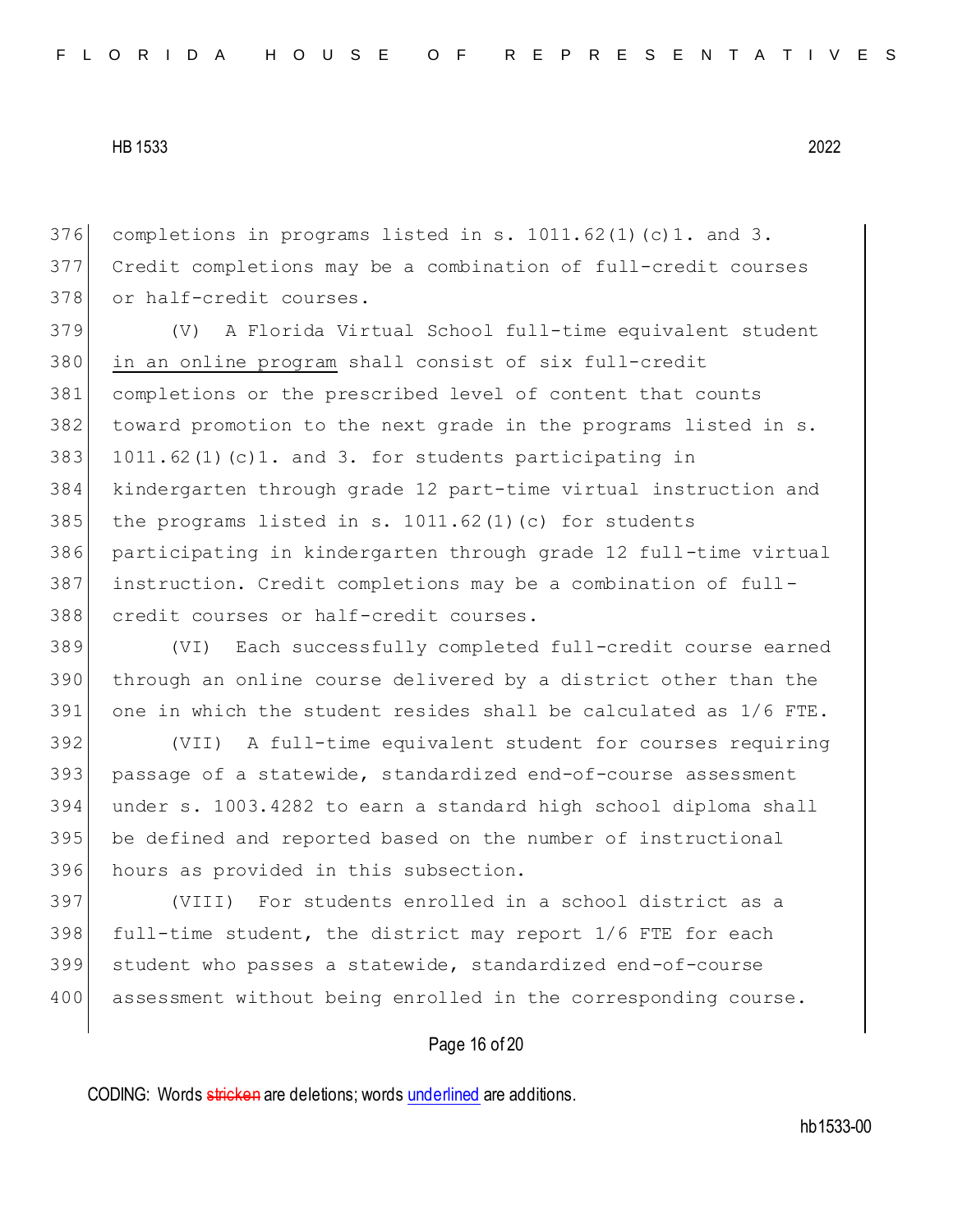401 2. A student in membership in a program scheduled for more 402 or less than 180 school days or the equivalent on an hourly 403 basis as specified by rules of the State Board of Education is a 404 fraction of a full-time equivalent membership equal to the 405 number of instructional hours in membership divided by the 406 appropriate number of hours set forth in subparagraph  $(a)1$ .; 407 however, for the purposes of this subparagraph, membership in 408 programs scheduled for more than 180 days is limited to students 409 enrolled in: 410 a. Juvenile justice education programs. 411 b. The Florida Virtual School. 412 c. Virtual instruction programs and virtual charter 413 schools for the purpose of course completion and credit recovery 414 pursuant to ss. 1002.45 and 1003.498. Course completion applies 415 only to a student who is reported during the second or third 416 membership surveys and who does not complete a virtual education 417 course by the end of the regular school year. The course must be 418 completed no later than the deadline for amending the final 419 student enrollment survey for that year. Credit recovery applies 420 only to a student who has unsuccessfully completed a traditional 421 or virtual education course during the regular school year and 422 must retake the course in order to be eligible to graduate with 423 the student's class. 424 425 The full-time equivalent student enrollment calculated under

# Page 17 of 20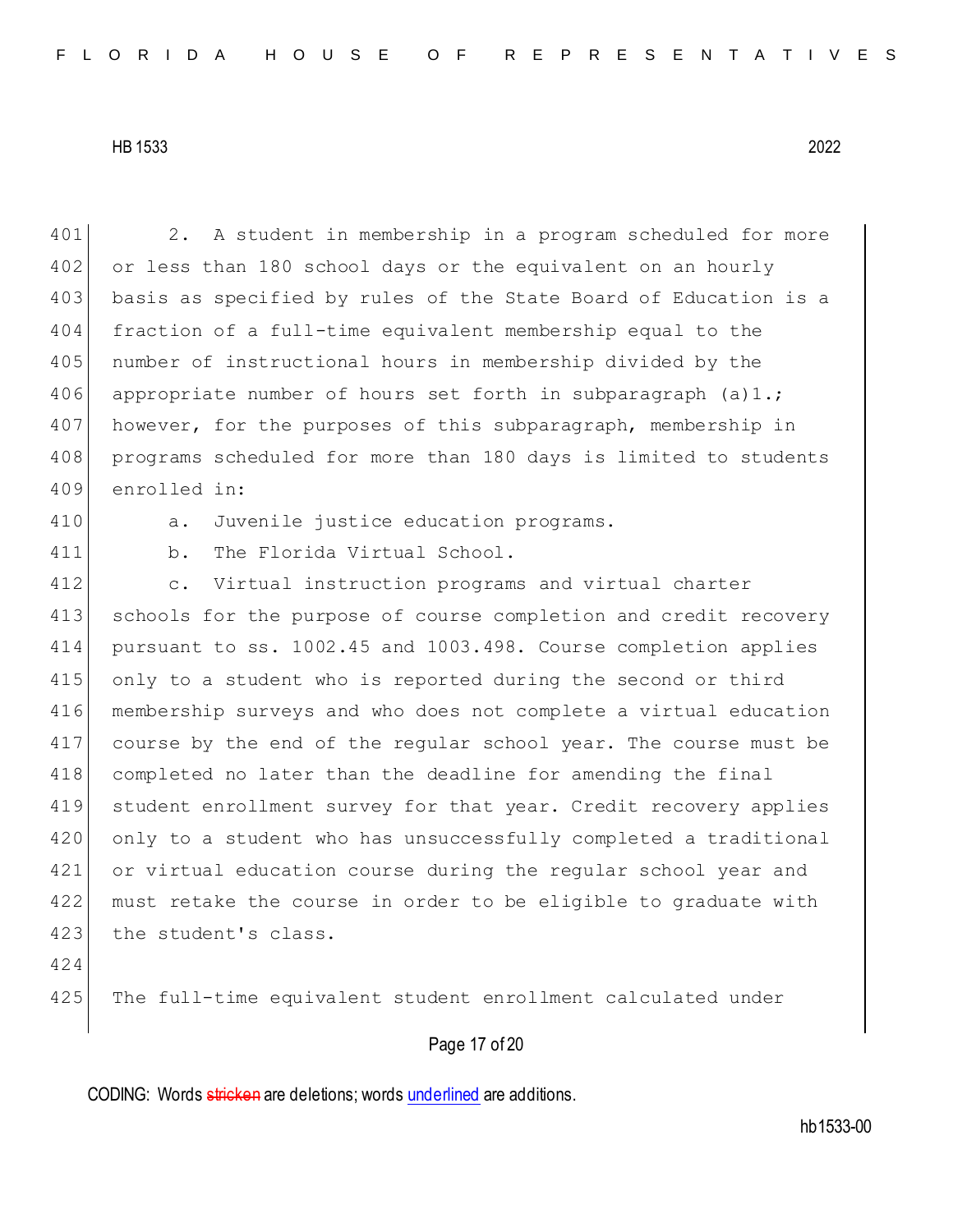426 this subsection is subject to the requirements in subsection  $427$  (4).

428

429 The department shall determine and implement an equitable method 430 of equivalent funding for schools operating under emergency 431 conditions, which schools have been approved by the department 432 to operate for less than the minimum term as provided in s. 433 1011.60(2).

434 Section 4. Paragraph (f) of subsection (1) of section 435 1011.62, Florida Statutes, is amended to read:

436 1011.62 Funds for operation of schools.—If the annual 437 allocation from the Florida Education Finance Program to each 438 district for operation of schools is not determined in the 439 annual appropriations act or the substantive bill implementing 440 the annual appropriations act, it shall be determined as 441 follows:

 (1) COMPUTATION OF THE BASIC AMOUNT TO BE INCLUDED FOR OPERATION.—The following procedure shall be followed in determining the annual allocation to each district for operation:

446 (f) *Supplemental academic instruction allocation.*—

447 1. There is created the supplemental academic instruction 448 allocation to provide supplemental academic instruction to 449 students in kindergarten through grade 12.

450 2. The supplemental academic instruction allocation shall

# Page 18 of 20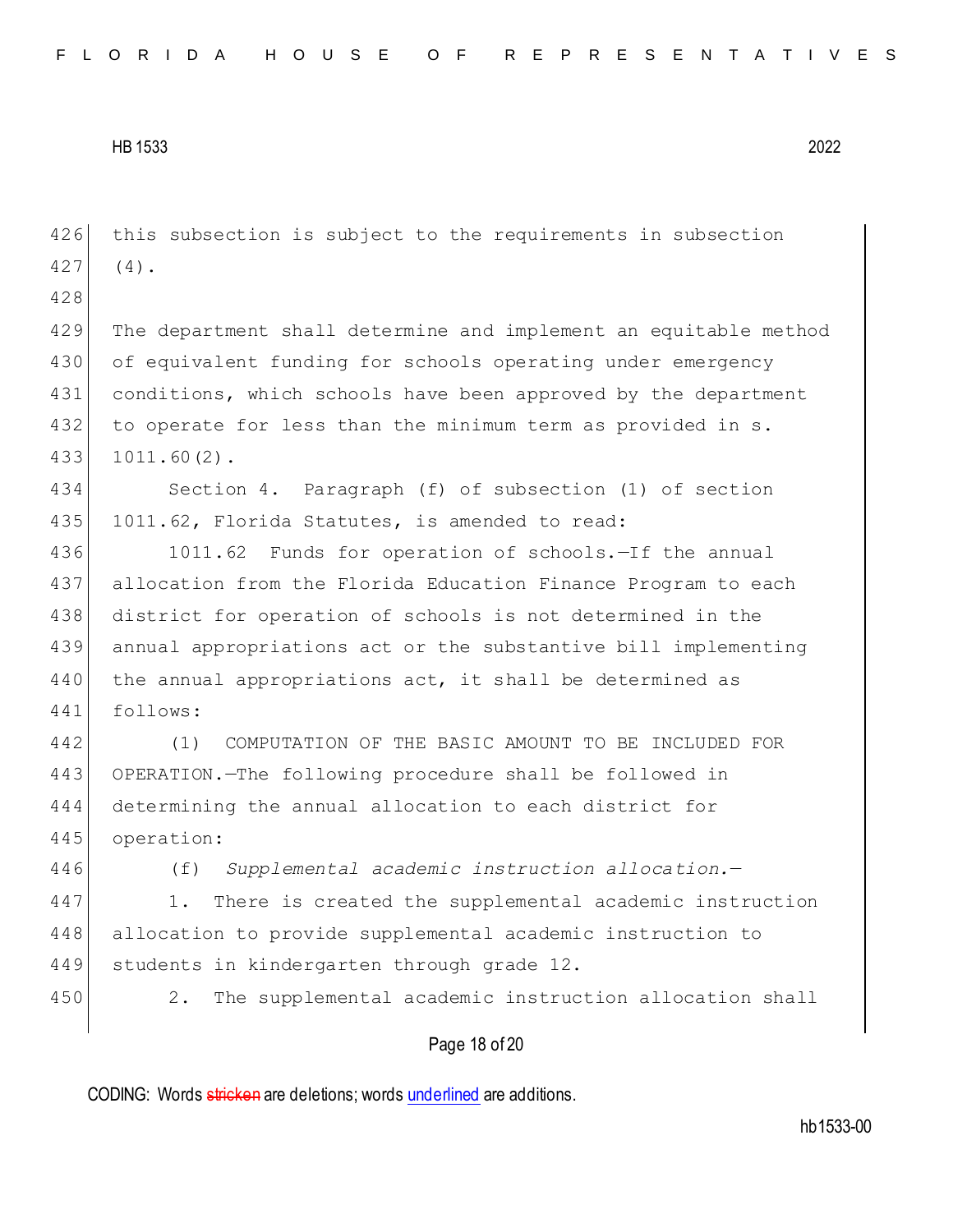451 be provided annually in the Florida Education Finance Program as 452 specified in the General Appropriations Act. These funds are in 453 addition to the funds appropriated on the basis of FTE student 454 membership in the Florida Education Finance Program and shall be 455 included in the total potential funds of each district. 456 Beginning with the 2018-2019 fiscal year, each school district 457 that has a school earning a grade of "D" or "F" pursuant to s. 458 1008.34 must use that school's portion of the supplemental 459 academic instruction allocation to implement intervention and 460 support strategies for school improvement pursuant to s. 1008.33 461 and for salary incentives pursuant to s. 1012.2315(3) or salary 462 supplements pursuant to s.  $1012.22(1)$  (c)  $5.c.$  that are provided 463 through a memorandum of understanding between the collective 464 bargaining agent and the school board that addresses the 465 selection, placement, and expectations of instructional 466 personnel and school administrators. For all other schools, the 467 school district's use of the supplemental academic instruction 468 allocation may include, but is not limited to, the use of a 469 modified curriculum; reading instruction; after-school 470 instruction; tutoring; mentoring; a reduction in class size; 471 extended school year; intensive skills development in summer 472 school; dropout prevention programs as defined in ss. 1003.52 473 and 1003.53(1)(a), (b), and (c); and other methods of improving 474 student achievement. Supplemental academic instruction may be 475 provided to a student in any manner and at any time during or

# Page 19 of 20